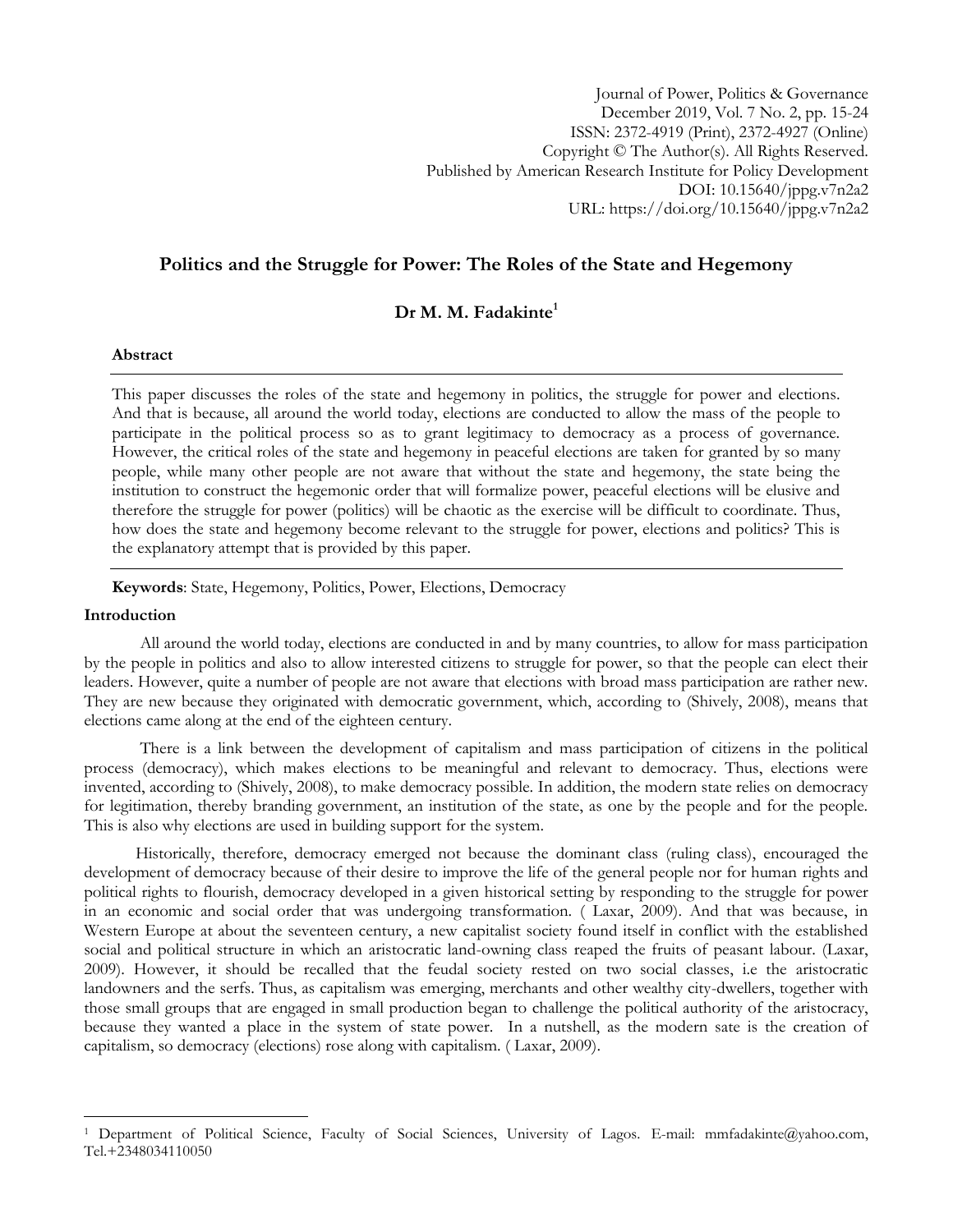From the foregoing, the way democracy, modern politics and the struggle for power emerged, with elections as critical elements, the roles of the state and hegemony are not apparent. Thus, the critical roles of the state and hegemony (ruling class ideas/culture by consensus), in the historical development of democracy and elections are often taken for granted or not realized at all.

It is against this background that this paper discusses the roles of the state and hegemony in the struggle for power (politics). Thus, the paper begins by exploring some conceptual notes on power and politics, after which it discusses politics and the struggle for power. Thereafter, the paper discusses hegemony and the state as they are both related and are critical to politics and power. Finally, the paper concludes by discussing the nature and character of the state and their implications on elections (the struggle for power)

### **Power and Politics; Some Conceptual Notes**

Power is so central to the study of politics that everything about politics or its scientific study, political science, is about power. Hague & Harrop, 2010 describe power as the currency of politics because without power, they argue, a government would be as useless as a car without an engine. And that is because the key political resource that enables rulers both to serve and to exploit their subjects is power. Consequently, the centrality of power to politics makes quite a number of authors to define politics in terms of power. For example, Hay (cited in Hague and Harrop, 2010) says that politics is concerned with the distribution, exercise and consequences of power. Those who study politics and political science are very much concerned with the flow of power around a government and the flow of power between state institutions.

The concept of power is not easy to define, and that is because any definition of power tangentially touches other concepts like influence, authority and legitimacy. However, we shall not be engaged in the clarification of power, or its distinctions, such its connections to other concepts or its structure and elements, all that shall not detain us here. Indeed, that power is the ground norm of political science is an understatement. Gauba, (2003), opines that it is power, its nature, basis, processes, scope and results in society that political science is primarily concerned. To (Lasswell and Kaplan, 1950) political science is not only concerned with the shaping and sharing of power, its' raison d'tre is science of power. Again, power denotes the capacity of an individual or group of individual, to modify the conduct of other individual or groups in the manner which he desires. Power embodies the process of affecting the policies of others with severe sanctions for disobedience. Here, the weight of power is the degree of participation in the making of decisions, the scope encompassing values that are shaped and controlled and the domain of power consists of the persons over whom power is exercised. Friedrich, (1963) says that power is the capacity of an individual or groups of individuals to modify the conduct of others in the manner desires by the individual or the manner the groups' desire. This assertion is also in tandem with the position of (Johari, 1989), who contends that power is the production of intended effects. Power is therefore a possession and, one must possess it in order to be able to carry out some functions. Thus, by the possession of power we mean the capacity to regulate or direct the behaviour of persons or things. And that is why it is argued that power is used to produce certain desired effects. (MacIver, 1965)

Again, (Lasswell and Kaplan, 1950), argue that the concept of power is easily discernible in a situation where A has power over B to the extent that A can get B to do something that he (B) would not otherwise do. Consequently, power, in this case, presupposes some level of interactions or relationships between the parties in a conflictual situation. According to (MacIver, 1965), power is the capacity in any relationship to command the service or compliance of others. The ubiquity of power makes the concept to be a complex one which is why (Stokefeld, 2005) says that power is one of the most complex concepts in the social sciences. Foucault, (cited in Stokefeld, 2005) argues that power is not only rested in political institutions such as the state and its institutions or in collective subjects such as the social sciences but it is also dispersed in political and social relations or networks.

Politics on the other hand, is about power and therefore power is the main issue in politics. This is so because politics is about organizing the people and their relationships to others, (Painter, 1995), in the same society and those in other societies. This is precisely because the management of any society is carried out by a complex network or rules, about the regulations, monitoring, management and the direction of peoples' daily lives. (Painter, 1995). Thus, Aristotle observes that man is by nature a political animal, that is, whenever two or more people are interacting with one another they are invariably involved in a political relationship. And that is because men unconsciously engage in politics as they try to define their positions in society and as they struggle for scarce resources.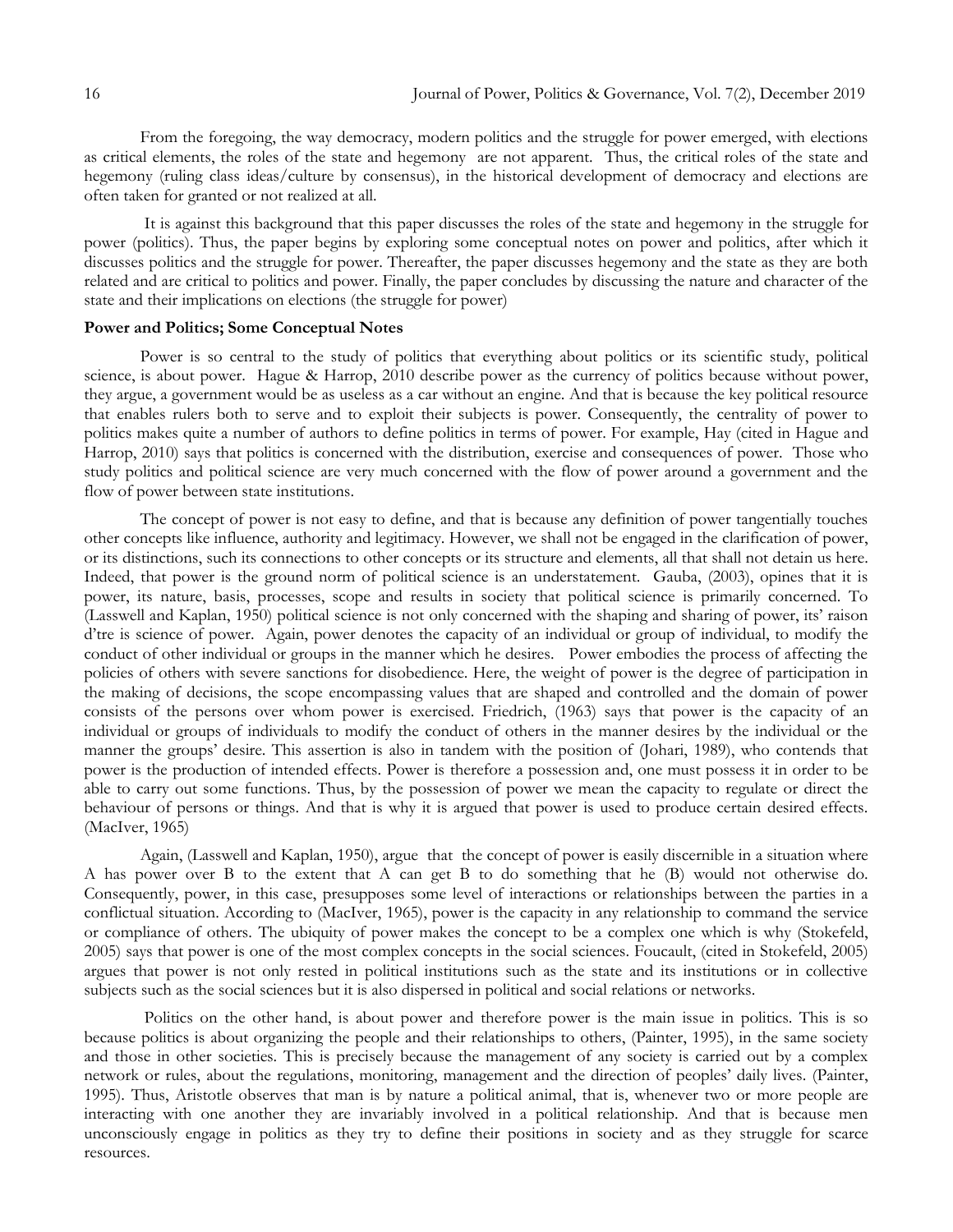#### M.M. Fadakinte 17

Therefore, the necessity of politics arises from the social nature of human beings and that is because human beings live in groups that must reach collective decisions about relating to others, about using recourses and about planning for the future. (Hague and Harrop, 2010). Consequently, there are institutions in society that stand for power and authority and whenever these institutions are not in existence in any society, there will be some difficulty in classifying such a society as a genuine society or as a healthy political community, because such institutions make decisions that affect the lives of all, for the orderliness of the society. (Sabine and Thorson, 1973:5-6). Consequently no aspect of human life, in modern times, is free from state intervention. So, you may or may not be interested in politics, but politics is interested in you. Laski, (1973) says that the study of politics concerns itself with the life of man in relation to organized states.

Pollock, (cited in Agarwal, 2004) has divided politics into two parts: the theoretical politics and applied politics. Theoretical politics deals with the origin, nature and development of the state and it involves the principles of political science. Applied politics on the other hand, is about the actual working of the government. In other words, practical politics is about the state in action. (Agarwal, 2000). Thus, Weber argues that politics is the operation of the state and its institutions that involve the struggling to share power or struggling to share the distribution of power among individuals and groups in society.

Asirvatham and Misra, (2008), argue that the study of politics today can be defined as the study of the structure of power in the political system which is at various levels of cultural, economic and political development. And to (Hoffman and Graham, 2009) we need to find an idea that underpins the concepts of state, politics, justice, citizenship, liberty and democracy and the idea is power. Perhaps what makes institutions meaningful is the idea of power. How strong or weak an institution is a function of the amount of power it is able to wield. So, we talk of the powers of the president, the prime minister, the legislature or the power of the police.

The place and role of power in politics is unambiguous. For example, Lasswell and Kaplan say that politics is "who gets what when and how" and Easton says that politics is the "authoritative allocation of values". Thus, with these two definitions, power is needed to decide who gets what, when and how and power is also needed to authoritatively allocate resources. So, power becomes a means to an end for which power is sought (Mahajan, 2008). In other words if you want to take part in the authoritative allocation of resources, you need to first possess the power to do so. Consequently, in any society, domestic politics is characterised by many competing individuals and groups, all struggling to capture power because they all struggle to take decisions that affect the lives of others. Thus, no society or even organisation, whatever may its nature be, can perform its duties or achieve its objectives without power. (Das, 2009)

Again, there is a basic function performed by politics that clearly brings out the role and meaning of power. This is that politics is the resolution of conflicts. With this function of politics, power becomes critical for two reasons. First, the required institutions to be used in resolving the conflicts must be equipped with power. Second, for the resolution to be effective there is the need for the enforcing institutions to have adequate power to do so. Thus, the centrality of power to politics makes the concept to be so important that there is a special power, called political power, the power that forms the core element of politics; the power that makes politics perform its functions, which is why people fiercely struggle, and sometimes violently too, to capture it. Thus, power is a required possession, needed by a handful of men (those in government and other institutions of state) to take decisions that will be binding on all the population of the society.

#### **Politics and the Struggle for Power**

Thomas Hobbes gory picture of the state of nature gives us an insight into how the human society will be without some order. What Hobbes means is that social order is not natural but could result only from the external imposition of power. (Lavenda & Schultz, 2003). And that is precisely because man is naturally selfish and competitive and therefore can only live peacefully together only if they are compelled to do so by threat of force. (Lavenda & Schultz, 2003). It has been noted that social scientists have come up with some concepts that help guide, describe, and explain the orderly inter- dependence of human life in society. Such concepts include politics, power and institutions which are necessarily needed and used to provide for regularized pattern, with the objective of creating a stable social order. Anderson, (1997) says that politics deals with formulating the will of the state, with making value judgments, and with determining what government should or should not do. Politics is concerned with the allocation/distribution of the scarce resources of the state. How do the resources come about? What criteria are employed in and under what conditions do these alter?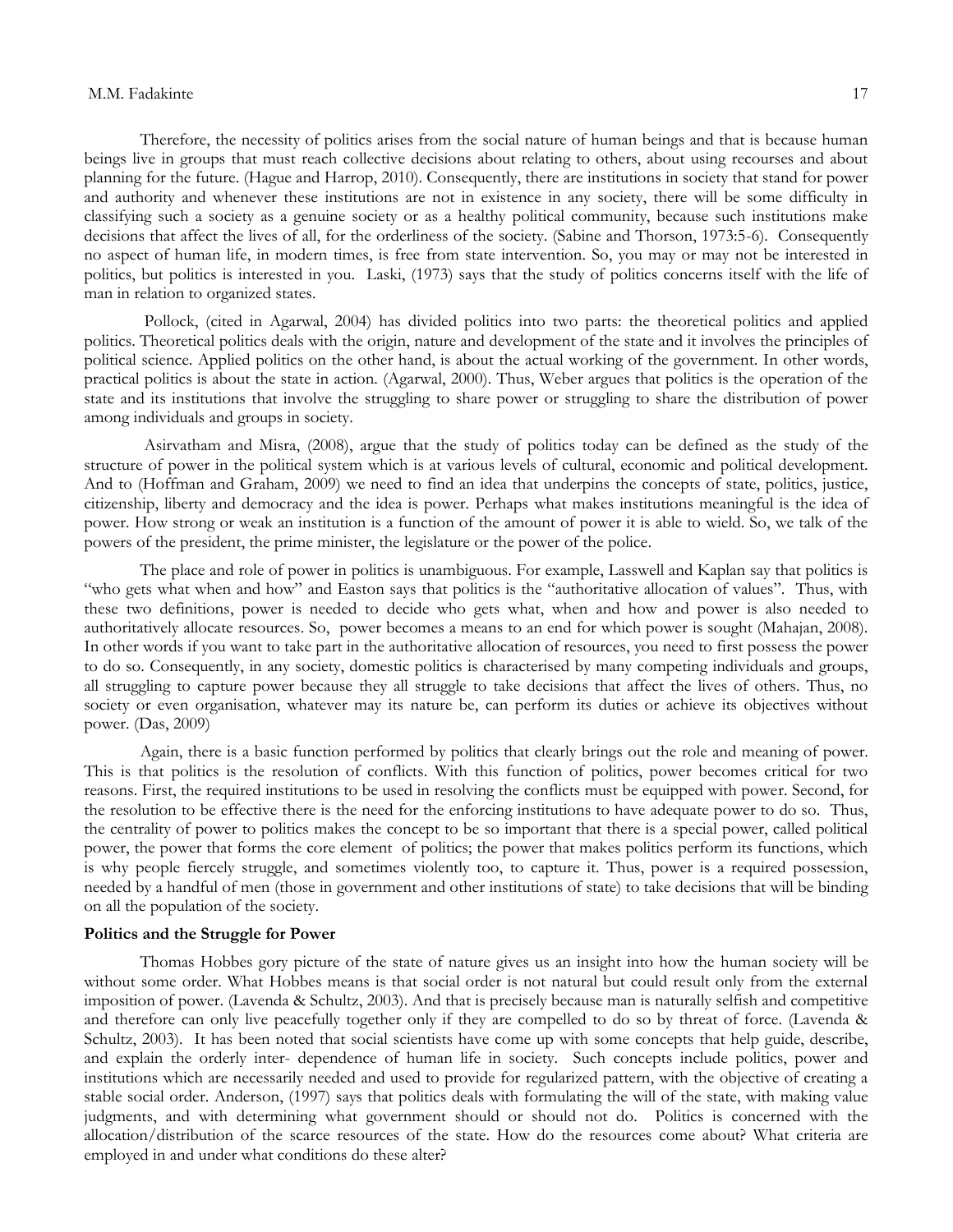For Heywood, (2007), politics is the activity through which people make, preserve and amend the general rules under which they live. Thus, the existence of rival opinions, different wants, competing needs and opposing interests are guaranteed by the rules under which people live. Politics is the exercise of power, the exercise of authority, the making of collective decision, the allocation of scarce resources, the practice of deception and manipulation, to mention but a few. Again, politics is about the state, institutions, government, political parties, elections, public policy, foreign policy, even war and peace. Indeed, politics is about the ways in which power relations affect human social/economic affairs. (Lavenda and Schultz, 2003). Thus, because people get organized in a formal political system, we take orderliness for granted, which is why we seldom realize that the impact of politics on our lives is much more than we can imagine. There cannot be politics without power, just like there cannot be power without politics. In other words, because of power, there is politics while the nature of politics defines the nature and even the character of power. This is why politics is often defined as the struggle for power or the exercise of power. (Heywood, 2007) So, power is an intrinsic value (everybody wants it) and politics is the competition for its acquisition and retention. (Hague and Harrop, 2000) According to (Turner, 2005) the standard theory is that power is the capacity for influence and that influence is based on the control of resources, valued or desired by others. In other words, few would deny that power is central to human affairs. Consequently, power appears to be a universal and indispensable feature of any social organisation that functions in all political and institutional life of man and indeed, in every social relationship (Turner, 2005). Thus, power is a critical issue in any organized form of human collectivity, in that, "every group, organisation or society must solve the problems of power to achieve its goals or risk failure, dysfunction or even extinction. (Turner, 2005, pp. 1). The struggle for power is therefore inevitable in any social organisation precisely because the capacity to influence others is based upon the influencing agent's control of resources that are desired or valued by the target. (Turner, 2005).

There are two basic characteristics of politics which help to distinguish it from those concepts that claim affinity with it, such as authority and influence. First, politics has to do with decisions, the making of decisions for a group of people within a defined geographical area and the decisions must be binding on all the people within the groups. Second, there is the element of compliance with the decisions which makes it necessary for there to be the use of power by the group that is ensuring compliance. (Shirely, 2012). In other words, politics involves the exercise of power in making decisions and in ensuring compliance. In a nutshell, therefore, there are two things about politics which make power to be very critical. First, power is needed to make decisions and second, there is need to have power to ensure compliance with the decisions made. Thus, politics always involves the exercise of power by one person or persons over another person or persons, which makes power to be the ability of one person to control another person or to make one person to do what the first person wishes. (Shirely, 2012). Therefore, power has always been extremely critical in and to politics. And, for there to be peaceful co-existence and coordinal relationships between persons and groups and in particular to avoid the Hobbessian state of nature, society over the years had evolved institutions with the requisite powers that regularize the conduct of human beings. Consequently, the state has evolved as a set of institutions that are responsible for how a society is ruled. In other words, in every society, of any size, there is some form of organised government, as an institution of state, which has been developed, due to the need for an agency with the capacity to exercise overall and special control in society. (Hunt & Colander, 2008). This is particularly more so in modern capitalist society where the capitalist ruling class needs the state to protect capital and to ensure its growth in the interests of the capitalists. Thus, power and politics are organized by the state for the use of a few (the ruling class) to control and suppress the majority in society. In addition, power confers some advantages and privileges to those who have it and also because, ultimately, power serves as an instrument of domination, oppression and exploitation, and therefore, it is very valuable in any society. This is why (Hoffman & Graham, 2009), say that power involves dominating someone or some groups, and telling them what to do. Thus, since government is the institution of state that is equipped with the power to make policies that are ultimately in the interests of the dominant class and which are used in maintaining the domination and oppression of the dominated classes in society, the dominant class is always conscious of being in control of government, because of the valuable nature of power.

However, in spite of the seemingly oneness of the ruling class (dominant class), there are still competitions for power, and that is because, competitions still take place at two levels. First, there is intra- class competition between the ruling classes and second, there is inter-class competition between social classes. The struggle for power must, therefore, be guided by some conditions to make it peaceful. Consequently, the dominant class, being the class that is in-charge of the institutions for social control, always ensures that the competition (struggle) for power (politics) is peaceful.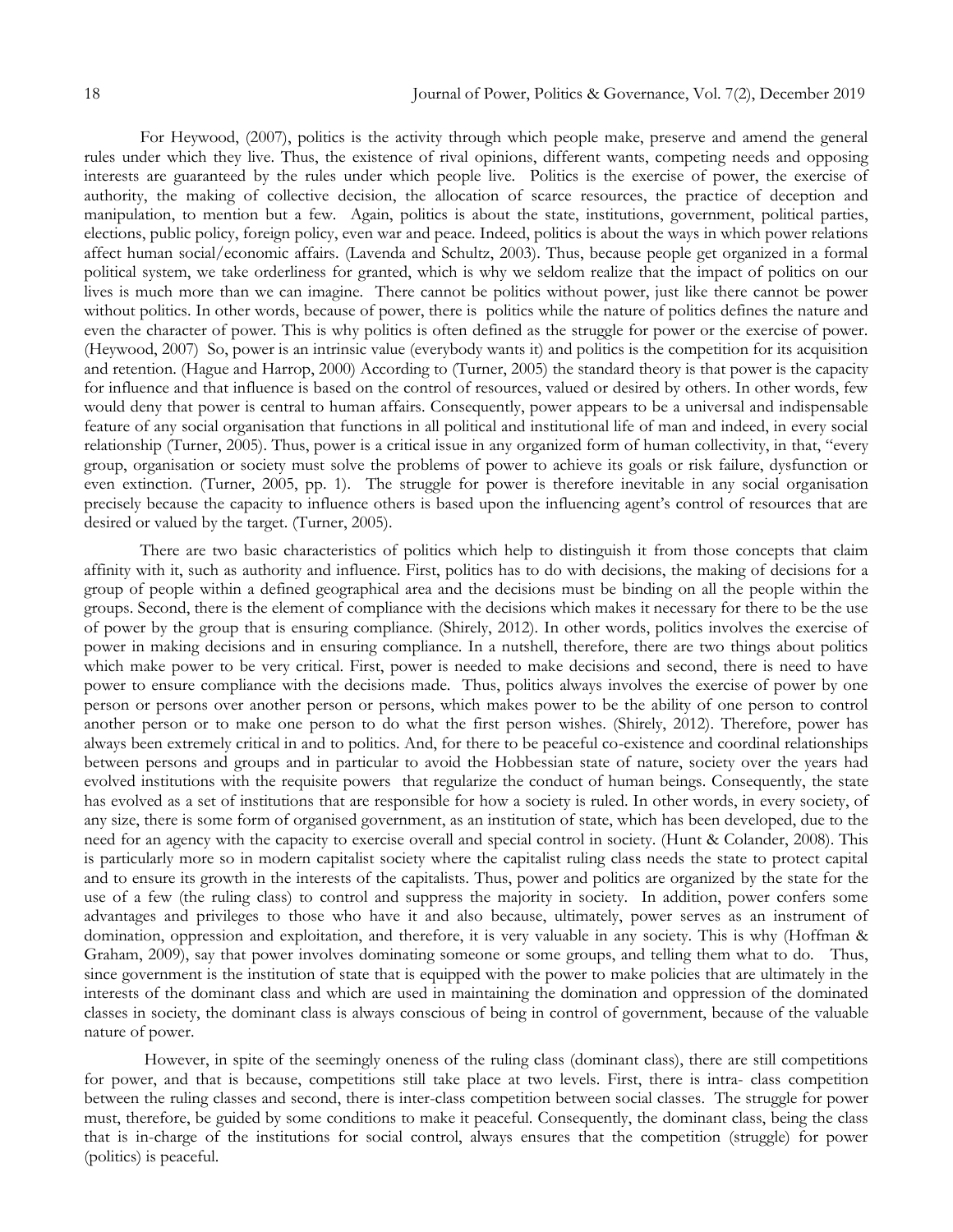#### M.M. Fadakinte 19

But to be able to successfully perform this function, of making the competition for power to be peaceful, the dominant class must be united, cohesive with the same ideology to make them do so through the state. Thus, the dominant class needs to have hegemony in the society, the hegemony that will embody cohesion, domination, leadership and culture, while at the same time have the state in place as the institution that represents and articulates their interests. So, it is imperative that the dominant class must have hegemony in the society and must also ensure that there is hegemonic process. In other words, there must be a well defined process of ensuring the formalization of power and, in addition, there must be a state that represents dominant class interests as well as consolidating hegemony and its processes.

#### **Politics and Power in Society; Of Hegemony and the State**

The concept of hegemony according to (Storey; 2001) is used to suggest a society in which, despite oppression and exploitation, there is a high degree of consensus and a large measure of social stability. In other words, hegemony denotes a situation in a society in which subordinated groups and classes appear to actively support and subscribe to values, ideals, objectives, cultural and political meanings which bind them to and incorporate them into the prevailing structures of power (Storey, 2001). Thus, hegemony is understood as a cultural and ideological process that permeates society with bourgeois values and beliefs (Marsh and Stoker, 1995: Heywood, 2007).

To Marxism, two antagonistic classes – the haves and the haves not, on the basis of their relationship to the means of production have always dominated any society, in so far as the owners of production are the dominant class and the rest as the dependent class through criminal exploitation. Thus, Gramsci's analysis of hegemony as a subtle strategy of domination in capitalist societies is useful to us here. Gramsci contends that the real source of strength of the ruling classes in the capitalist societies lie in their spiritual and cultural supremacy, focusing primarily on the structures of domination. Thus, private ownership of the means of production is a sine qua non for domination, but not really sufficient for complete domination in capitalism.

To Gramsci, the ruling class does not need to dominate the lower classes by force because they are in charge and they use all the institutions of socialization, such as schools, churches, family, to create a social hegemony (Sargent, 2009). In other words, whenever a class is able to institute hegemony, people will be socialized into viewing the world in the same way that those with hegemony (dominant class) view it. Again, being socialized to view the world the way the class with hegemony does, means that the view is accepted subconsciously as common sense or what is normal or that, which is part of everyday life (Sargent, 2009). Thus, hegemony creates a belief system which becomes part of the life of the people and there is no reality outside it. Consequently, people will accept the structure of society and the existing institutions with the consequent values as the natural order. And this imposition of hegemonic vision is done through a whole variety of super- structural institutions such as school, religion, and the media.

Hegemony, according to (Martinussen, 1997) is a position of relative power which ensures the realization of the essential interests of a particular class. What is important about hegemony is that the realization of the particular interests will not depend on the use of physical coercion. And the interest of the hegemonic class will be elevated to the position of national interest which will be recognized by other classes (Martinussen, 1997). In other words, hegemony stands for the ideological ascendancy of one class over others in the society.

Gramsci argues that the superstructure, in the Marxian base and super-structural model, is made of social institutions which perform different roles but which are aimed at constructing hegemony and maintaining it for the dominant (ruling) class. To Gramsci, the institutions at the super-structural level help in obtaining the spontaneous consent given by the great majority of the population to the general direction imposed on social life by the dominant class. Again, the consent derives, historically from the prestige which the dominant class enjoys because of its position and function in the world of production. (Youngman, 2000). And that is precisely because people's worldview arises from their position within the social relations of production and their everyday experience, particularly in the labour process (Giddens, Held, Hubert, Seymour and Thompson, 1995). Also, some of the institutions of the superstructural level constitute the organs of state which are the state coercive powers and which "legally" enforce discipline when consent fails (Giddens, et. al. 1995). Gramsci's idea of hegemony is to make us understand how the dominant class engineers the consent of the people to its rule.

Thus, hegemony signifies political leadership by consent and also how it is achieved by the diffusion of the dominant ideology through social institutions in society (Youngman, 2000). Again, the idea of hegemony refers to a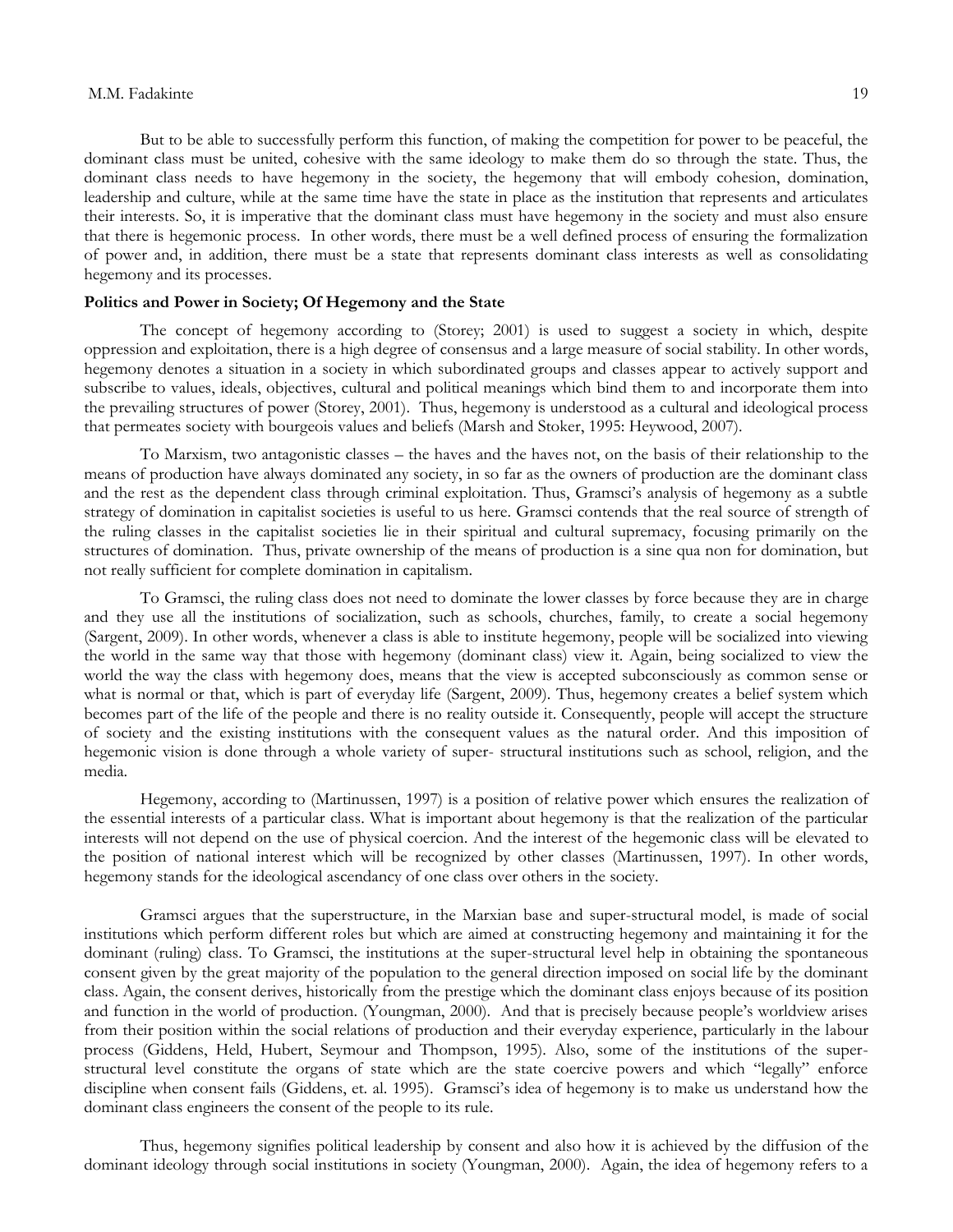condition in which a dominant class does not merely rule a society but leads it through the exercise of moral and intellectual leadership ( Storey, 2001). Hegemony implies a dominant group and a dominated group with the first group controlling the second group. Thus, there are three dimensions to the concept of hegemony, and these are, the intellectual, the moral, and the political. The intellectual and moral dimensions constitute leadership and consent respectfully, while the political stands for domination, subjugation, force and coercion (Arora, 2010). In other words, hegemony defines the nature of power in modern society and also attributes substantial role to the struggle that can be seen at the ideological, political and cultural levels, (Marsh and Stoker, 1995). In essence, hegemony is about power and the essence of power is for domination (Fadakinte, 2016). Thus, in times of crisis, when moral and intellectual leadership is not enough to secure continued authority, the processes of hegemony are replaced by the coercive powers of the state (Storey, 2001). It can then be argued, based on that same premise, that whenever hegemony is not well constructed in a society, the society then suffers from in-cohesion and instability. And that is precisely because the society will be devoid of a unifying culture and values that will bind the people.

#### **The State**

The idea of the state has long appeared in the writings of philosophers and social theorists that there are today numerous theories with regard to the idea of the state. In the ancient times, Plato says that the state is a system of relationships in which everyone does what he is capable of doing. This is the definition/meaning of the state, as far as Plato is concerned, which makes him to say that justice means everyman doing what he is trained to do. Aristotle describes the state as the union of families and villages showing a life of virtue and aiming at an end which consists of perfect and self-complete existence (Arora, 2010).

The church fathers, beginning with St. Augustine, describe the state as "an assemblage of reasonable beings, bound together by a common agreement on to the objects they desire". And to Thomas Aquinas the state is an instrument that helps man attains salvation by providing him both his natural perfection and material necessities. To Marsilio of Padua, the state is necessary if peace is to reign, if cooperation among people is to be sought and if certain injurious to the health of the state are to be removed (Arora, 2010).

Aside from the ancient and medieval ideas of the state that are embodied in the aforementioned definitions, modern theorists have also given the state a description/definition that moves away from the previous ideas. Starting with Machiavelli through Hobbes, Locke, Rousseau and to Burke, the state is described as focusing on the purposes it serves, that is, for what the state exits or for what it has been composed (Arora; 2010).

However, because the state appears differently to different people, as exemplified by the above narratives, we shall adopt, for this paper the Marxian concept of the state which regards the state as the political organization of the class domination in the economy, whose purpose is to safeguard the existing order, like a machine for the oppression of one class by another (Arora, 2010). And we are adopting the Marxian state because the state that we pay so much attention today is very recent. Some three hundred years ago, people did not see the state as we see it today. The modern state and its current meaning is rooted in Europe, when, in the early nineteenth century, Napoleon created a well organized and broad political entity with an active and efficient bureaucracy and army thereby creating and developing the modern state along with the coming of industry and of complicated commercial arrangements (Shively, 2012). Perhaps that was because in an economy, there is always the need to produce, and for that, the society will organize itself into various institutions, methods of work, systems of distributions and exchange.

All these will be put in place in order to generate more and more surplus values, because, throughout history, there is always the effort by man, to generate more surpluses and also, there has always been the incidence of fighting over the appropriation of surplus so generated. (Arora, 2010). Consequently, for the appropriation of surplus values to take place in an economy, various institutions emerged, such as political and social institutions to make rules and regulations (laws). And thus, within a given country, today, the state is always the most powerful cluster of institutions, responsible for making, implementing, enforcing and adjudicating important policies. The state also asserts with considerable success, the right to issue rules, make laws and administrative regulations, all which are binding on the people within a country (Kessenlman and Krieger, 2006). As a result, a special relationship emerged between the modern state and economic activities, in that, the emergent complex commercial and industrial activities needed an institution for proper coordination and for the appropriation of surplus.

Thus, the state emerged. The state emerged precisely for that. In addition, the state emerged because it was made necessary by the complex modern economy for two purposes. First, the state now represents politics in order to provide for the mediation of class struggle and second, the state represents power because people can now be more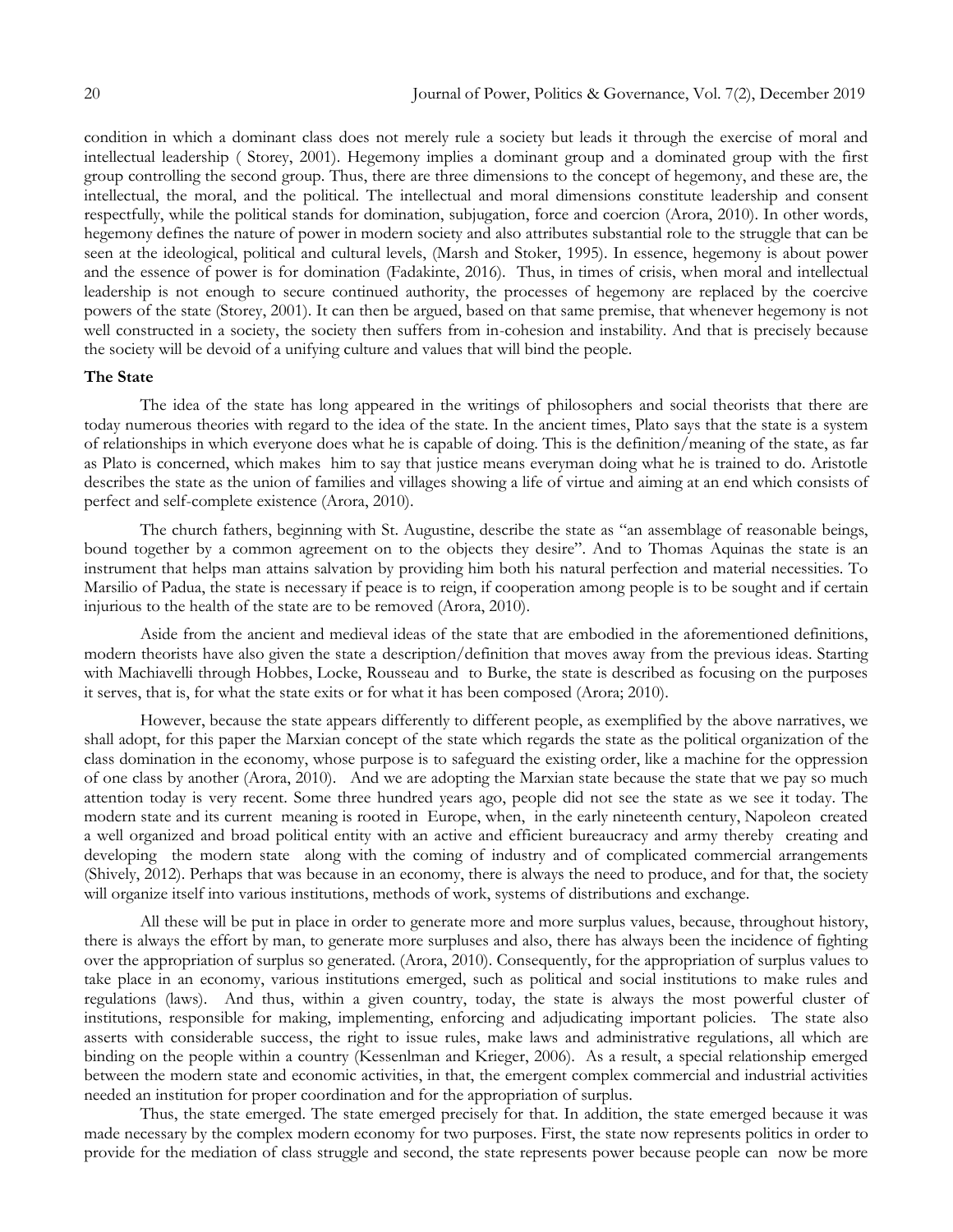easily controlled especially more so when a class has successfully constructed a hegemonic process (Shirley, 2010). It is against this background that the Marxian state is seen as a product of class society and therefore an instrument in the hands of those who control the economy and subsequently the society. Thus, the state is intricately tied to economic activities which are the reason why it emerged. Consequently, economic factor is a critical factor in the development of the state and also in our understanding of the history and dynamics of modern state.

It can therefore be argued that the state is not natural but it is a product of specific social processes and political struggles (Painter, 1995). To Giddens, modern state formation was the unintended consequences of intentional activities (Cited in Painter, 1995). And today, the state has become inevitable, precisely because, as a product of historical necessity, it has become a cluster of institutions that regulates the society. Consequently, because there cannot be a cohesive, articulate and functional state without class hegemony, a society therefore finds itself in a condition of flux if such a society does not have a cohesive dominant class with the necessary ideology to institute class hegemony in order to produce a state that will represent dominant class interests, through the maintenance of hegemonic process, especially the process of formalizing power.

### **Hegemony, the State and the Struggle for Power**

Why are we focusing on hegemony and the state in the analysis of politics and the struggle for power? The connection between hegemony and the state with regards to the struggle for power may not be too obvious because the roles of the two in politics appear hidden or at best latent and therefore they are seldom seen as two critical factors in political competition (politics.) Consequently, because political competition (politics), is aimed at securing the legitimation of the domination for the purpose of presiding over the distribution of resources, the struggle for power can be volatile if agreed rules are not followed, or if citizens hold divergent values with no mediating mechanism.

How and what then makes citizens to agree on some given rules and what are the nature and character of the rule-making institution in society? Herein lays the connection between hegemony (citizens' consent and consensus to dominant class ideas and values) and the state (the institution that defines the political community) and the struggle for power. Thus, while rules are made by the state, hegemony ensures that there is consensus about the rules and so, people obey the rules. The need for hegemony in the struggle for power is therefore explained by the fact that hegemony focuses on the complex balance of class forces within society, which means that, it is only on exceptional circumstances will the oppressed effectively challenge ruling class authority (Swingewood, 1979). Consequently, the concept of revolutionary proletariat in the actual historical processes of social change as outlined by Marx is frustrated by hegemony, precisely because, with capitalism the dominant class is so powerful that the oppressed do not see the capitalists (capitalism) as their oppressors because with hegemony, the oppressed willingly submit to the existing conditions of things and sometimes defend such conditions and see no reasons to alter them. Thus, with hegemony, the oppressed become passive and too easily swayed by the ideas and values of the dominant class (Swingewood, 1979). And this is made possible by the fact that class consciousness and class actions are mediated through the dominant institutions (schools, religions, culture, ideas) and ideology of society all that are in firm control of the dominant class. In other words, the social authority of a particular dominant class represents a crucial mediating force in the development of class consciousness. Therefore, capitalism deploys hegemony which embodies domination at the superstructures of society and it is carried out within the economic and political structures of society by using institutions such as the family, religion, political parties, and the mass media, all that control the shaping and influencing human thoughts, including ideas, values and culture (Swingewood, 1979).

Furthermore, some level of citizens' consensus about rules and values is required to make them participate peacefully in a competition, especially, in a plural society where groups differ in terms of ideas, values and beliefs. This condition of relative consensus becomes a requirement because politics (political competition) is about power and the essence of power is for distribution of resources. The group consensus, is what is provided by hegemony which makes the people to identify their "good" with the "good" of the dominant class and which makes the values of the dominant class to be the values of all (Arora, 2010). The task of hegemony is therefore achieved through the exercise of political leadership by consent, carried out by the diffusion of the dominant ideology through social institutions. (Youngman, 2000).

What should be noted is that a system is sustained on the basis of certain factors such as values, tradition, ideas and culture? And what makes this possible, that is, what makes citizens share common values, ideas and culture is hegemony, a process by which a dominant class articulates its ideas which are embodied in interests, values and cultures that are defined by the dominant class as the interests of all in society. (Arora, 2010).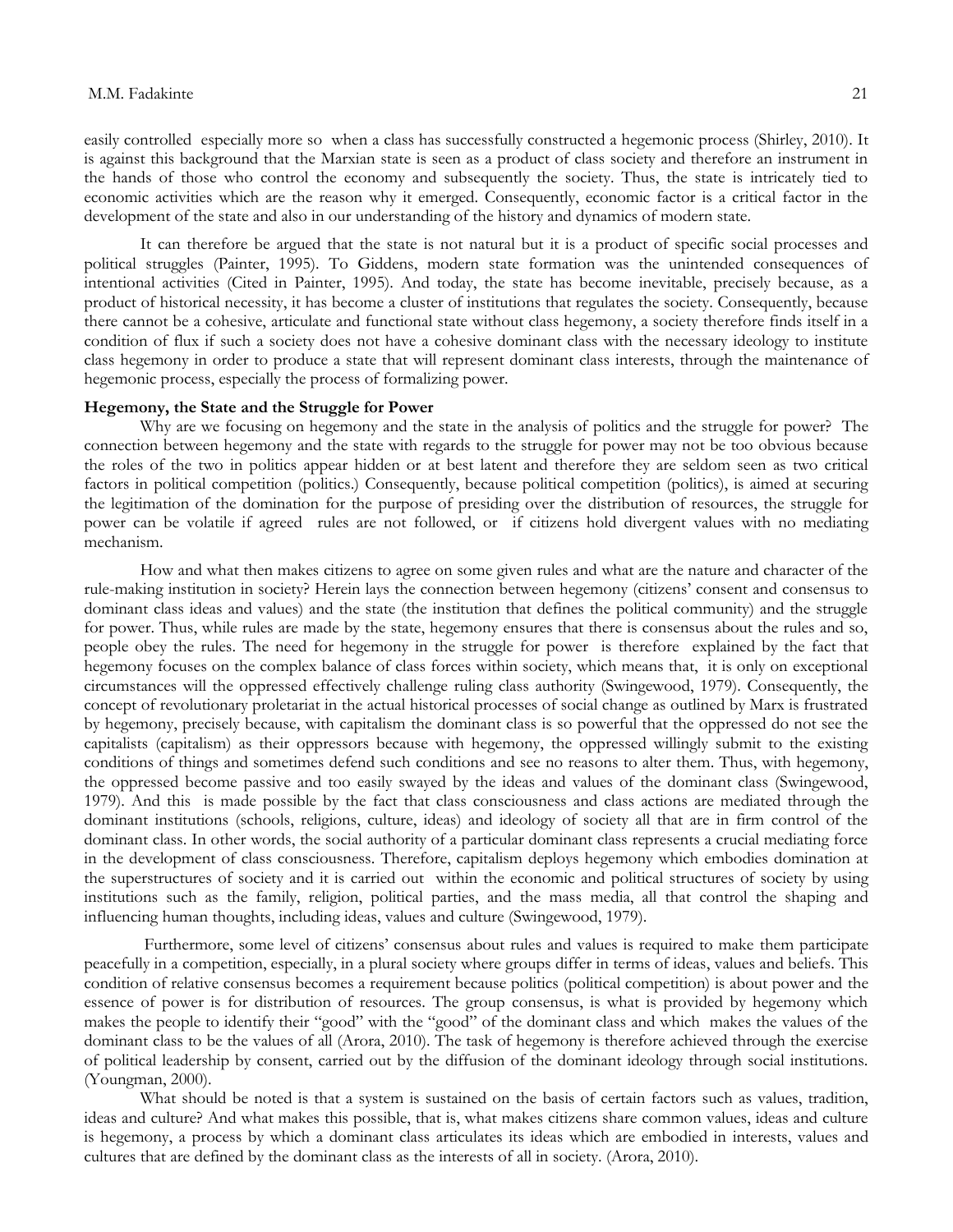Therefore, the need for class hegemony, hegemonic process and the state in the struggle for power cannot be underplayed because, in the bid to acquire power in any context, according to (Oke, 2001) there must be certain minimal rules and procedures to follow. And this is because the concept of power itself is meaningful only in the nexus of a range of other concepts which jointly define politics, such as authority, institutions, policies and governance. Thus, power, being the goal of political competition, power seekers must obey some rules, even though the rules are defined by the ruling class, and also interpreted by the same class, however, failure to abide by the rules usually leads to crisis and chaos and sometimes bloodshed, ( Oke, 2001), and these are possible outcomes of the struggle for power, in an environment where an in-cohesive dominant class is represented by a crisis ridden state and where there is no class, with the needed hegemony to provide a hegemonic process that will ensure the formalization of power.

For the modern state, it is relatively a recent institution in human history which evolved as societies moved from the pre-capitalist to the capitalist mode of production. (Hughes and Kroehler, 2002). Consequently, the modern state emerged in response to the needs of capitalism wherein the capitalists, being the dominating class, needs to control the dominated classes, because some tension exists in society between the dominating class and the dominated classes over the oppression and exploitation that are unleashed by capitalism and for which the state must wield power on behalf of the dominating class, to douse the tension and keep the dominated classes in check. In a way therefore, the state with hegemony, is but an instrument of power. Thus, the state, as the institution that represents dominant class interests emerged to assume dominant class power, since the emergence of capitalism, because, the dominant class needs the state to maintain order and protect the interests of capital.

Again, according to (Shively, 2008), to the extent that one believes that the state emerged because it was made necessary by the modern economic activities, industry and commerce, its emergence then represents politics and power because people could now be controlled more easily than before. This is made possible by the fact that the social institutions of society, responsible for the control and coercion of the citizens are now deployed by the state on behalf of those that control the economy. Thus, with capitalism, characterized by private property, the state of economic development, together with the division of society into antagonistic classes the need for the state became inevitable, in order to protect private property. In other words, the state became a necessity at a certain stage of economic development which created the cleavage of society into classes. Thus, with the help of the state, the dominant class is able to maintain their power over the economically weak classes and they are also able to maintain their domination in society. (Mahajan, 2014). Therefore, the dominant class continues to be served by the state, through the integration of other classes into the prevailing system, which is made possible by hegemony, through social institutions. And with hegemony, the oppressed do not realize that all the activities of the state are geared towards the protection of the interests of the dominant class, in so far as hegemony is used by the dominant class, through the state, to attain and maintain domination.

#### **Conclusion**

Thus far, it can be argued that in modern time, democracy is meaningful, in any society, to the extent that citizens are free to struggle for power and also there are regular elections which are organised because of the need to allow citizens equal opportunity to participate in the political process and make democracy a legitimate process of governance. Consequently, because of the valuable nature of power, as it confers some advantages and privileges to those who have it, the struggle for power will necessarily be intense. Therefore, for there to be peaceful elections and for the struggle for power to be well coordinated, and well managed, the state and hegemony are two inevitable requirements.

Thus, the state is today, as it will continue to remain, for as long as the capitalist mode of production prevails, an important institution for the dominating class in society. In other words, in the capitalist society that creates antagonistic classes, a society that thrives on individual and private laurels, a society in which private property reigns and a society where the property class enslaves and oppresses the property less classes, the dominant class needs to have hegemony, create hegemonic order and build the state that will protect property, control society and act on their behalf. (Arora, 2010). Consequently, for the struggle for power, particularly during elections, to be peaceful, especially, in a capitalist society, the state and hegemony become critical and inevitable

## **References**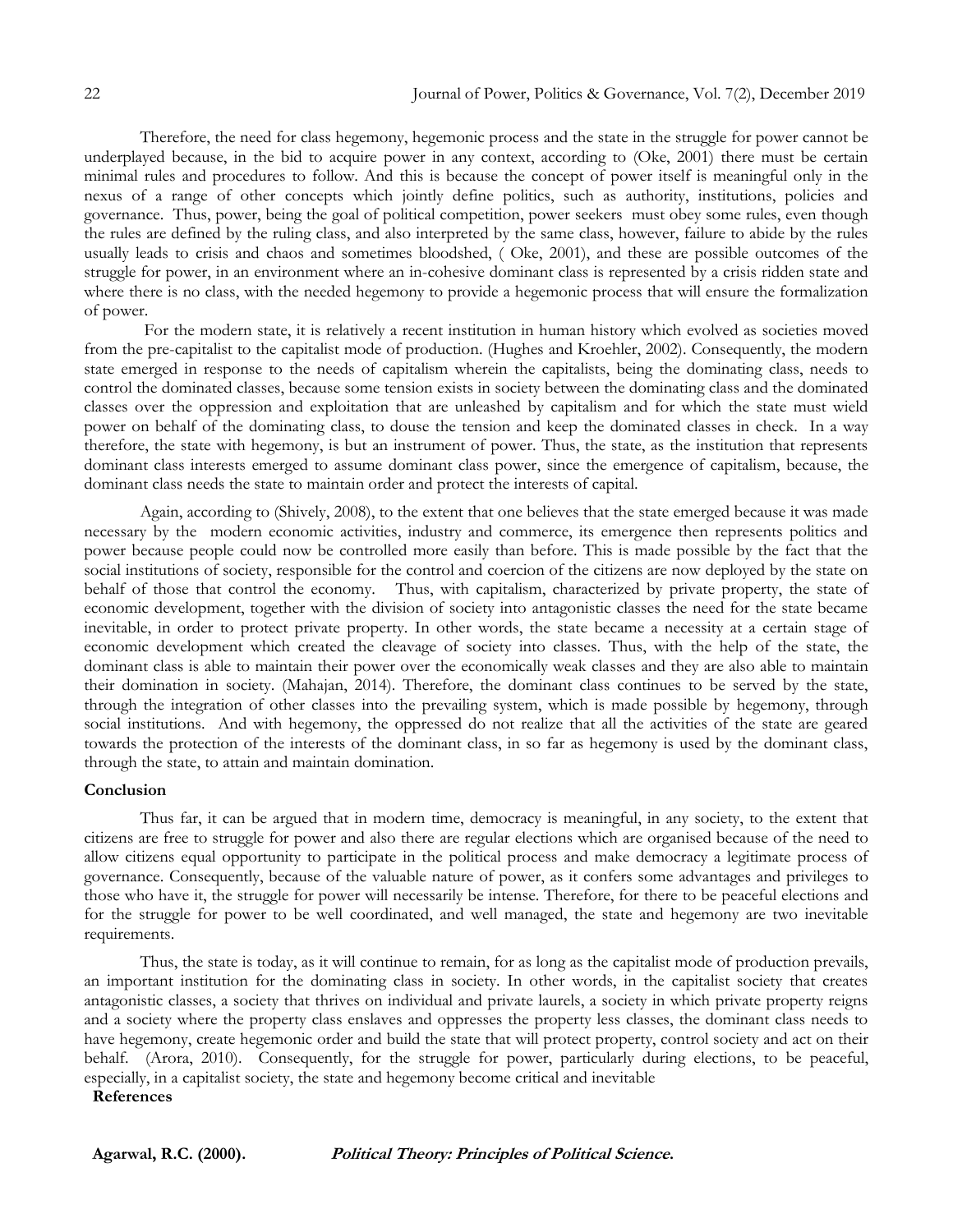|                                                                                                  | New Delhi: Ram Nagar; S. Chand & Co. Ltd.                                                                                            |
|--------------------------------------------------------------------------------------------------|--------------------------------------------------------------------------------------------------------------------------------------|
| Anderson, J.E. (1997).                                                                           | Public Policy Making. New York:<br>Houghton Mufflin Company. (3rd Edition),                                                          |
| Arora, N.D. (2010).                                                                              | Political Science for Civil Services Main Examination. New Delhi: McGraw<br>Hill Education (India) Private Ltd.                      |
| Asirrathan, Edily and<br>Misra, K.K. (2008).                                                     | Politic Theory. New Delhi. S. Chand & Co. Ltd.                                                                                       |
| Das, P.G (2009).                                                                                 | <b>Modern Political Theory.</b><br>New Delhi. New Central Agency:                                                                    |
| Fadakinte, M.M. (2017).                                                                          | "Hegemony and Crisis of State in Post-Colonial Societies".<br>Journal of Sustainable Development in Africa, Vol. 9, No. 1, pp. 1-79. |
| Friedrich, C. (1974)                                                                             | Limited Government, New Jersey, Eaglewood.                                                                                           |
| Gauba, O. (2003).                                                                                | An Introduction to Political Theory,<br>India, Macmillan Ltd, (4th Edition).                                                         |
| Giddens, Anthony;<br>Held, David; Hubert, Don;<br>Seymour, Debbie;<br>and Thompson, John (1995). | The Polity Reader in Some Theory.<br>Oxford, Polity Press.                                                                           |
| Goodwin, Barbara, (1982).                                                                        | Using Political Ideas. London: John Wiley& Sons.                                                                                     |
| Gramsci, Anthony, (1976).                                                                        | Prison Notebooks, New York: Oxford Univ. Press.                                                                                      |
| Hague, Rod and<br>Martin Harrop (2010).                                                          | <b>Comparative Government and Politics.</b><br>Palgrave London: Macmillan.                                                           |
| Heywood, Andrew (2007).                                                                          | Politics. New York: Palgrave Macmillan.                                                                                              |
| Hoffman, John and<br>Graham Paul (2009).                                                         | Introduction to Political Theory.<br>London. Pearson Longman,                                                                        |
| Hughes, Michael;<br>Kroehler, Carolyn and<br>Zanden, James W. Vander<br>2002).                   | :aw Hill.                                                                                                                            |
| Hunt, Elgin F. and<br>Colander, David C. (2008).                                                 | Social Science; An Introduction to the Study of Society. New York: Pearson<br>Longman.                                               |
| Johari, J.C. (2012).                                                                             | Principles of Modern Political Science. Sterling Publishers Private Ltd., New Delhi.                                                 |
| Laski, Harold (2007).                                                                            | <i>urjeet Pubs.</i>                                                                                                                  |
| Lasswell, H.&                                                                                    | Power and Society. A Framework for Political Inquiry, 9th edition. Yale University                                                   |